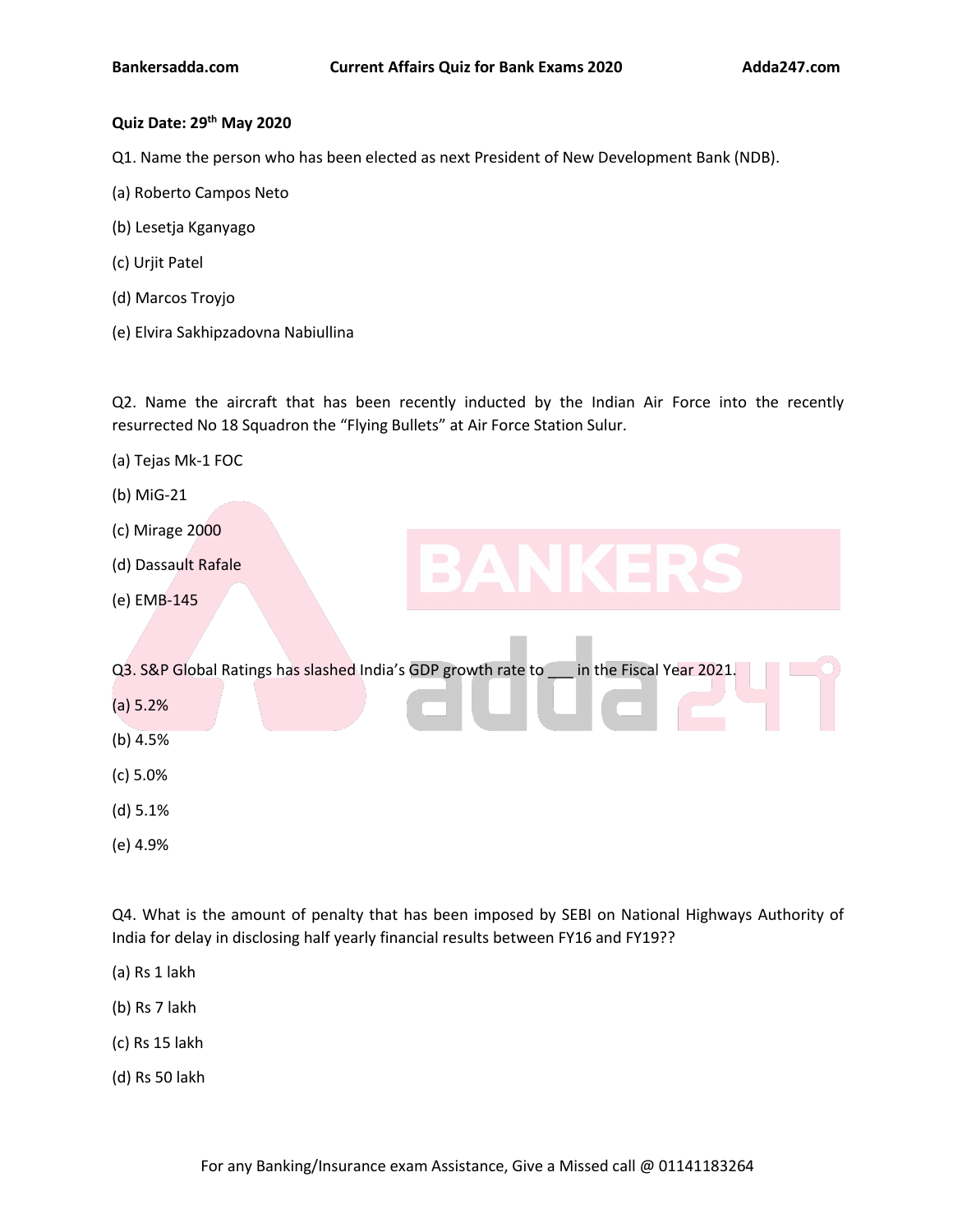(e) Rs 25 lakh

Q5. Name the e-commerce company which has signed a MoU with Karnataka State Mango Department and Marketing Corporation, to empower mango farmers to sell their produce online.

- (a) Amazon
- (b) Snapdeal
- (c) Paytm Mall
- (d) ShopClues
- (e) Flipkart

Q6. Name the Artificial Intelligence based chatbot which has been launched by the National Payment Corporation of India to create awareness around NPCI's [products](https://www.adda247.com/product-onlineliveclasses/3540/sbi-po-ka-maha-pack-online-live-classes-test-series-video-courses-ebooks-in-english-medium) such as FASTag, RuPay, UPI, AePS on a real time basis.



Q7. Name the institution which has developed a magnesium alloy along with the University of North Texas and United States Army lab, to replace the steel & aluminium in the automobile industry to reduce carbon footprint and increase fuel efficiency.

- (a) IIT Delhi
- (b) IIT Bombay
- (c) IIT Mandi
- (d) IIT Madras
- (e) IIT Guwahati

Q8. Name the former Tamil Nadu footballer and coach who passed away recently.<br>(a) Subrata Pal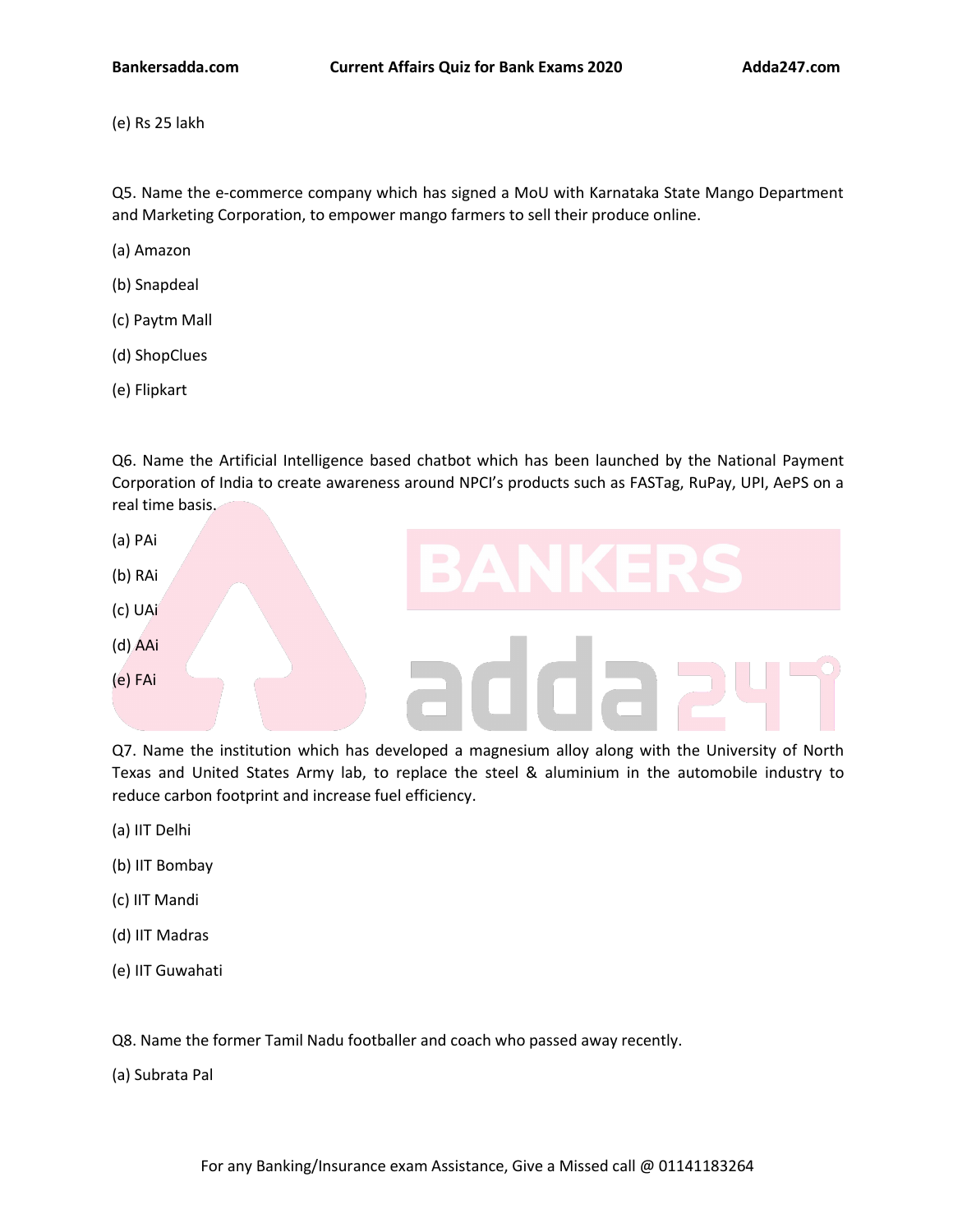- (b) R. Shanmugam
- (c) I.M. Vijayan
- (d) Pronay Halder
- (e) P.K. Banerjee

Q9. Name the payment bank that has collaborated with Mastercard to create customised financial products for Indian farmers and Small and Medium Enterprises (SMEs).

- (a) India Post Payments Bank
- (b) Fino Payments Bank
- (c) Airtel Payments Bank
- (d) Paytm Payments Bank
- (e) Jio Payments Bank



Q10. According to the Global Economic Outlook, the rating agency Fitch Ratings has slashed India's GDP growth rate to \_\_\_ for the Fiscal Year 2021.

- (a) 4.9%
- (b) 5.0%
- (c) 5.3%
- (d) 5.2%
- (e) 5.1%

Q11. Name the author of the book titled "The Ickabog" which will be released online for free, for the children during this lockdown period. It is a story about truth and the abuse of power.

(a) David Yates

(b) Matthew Lewis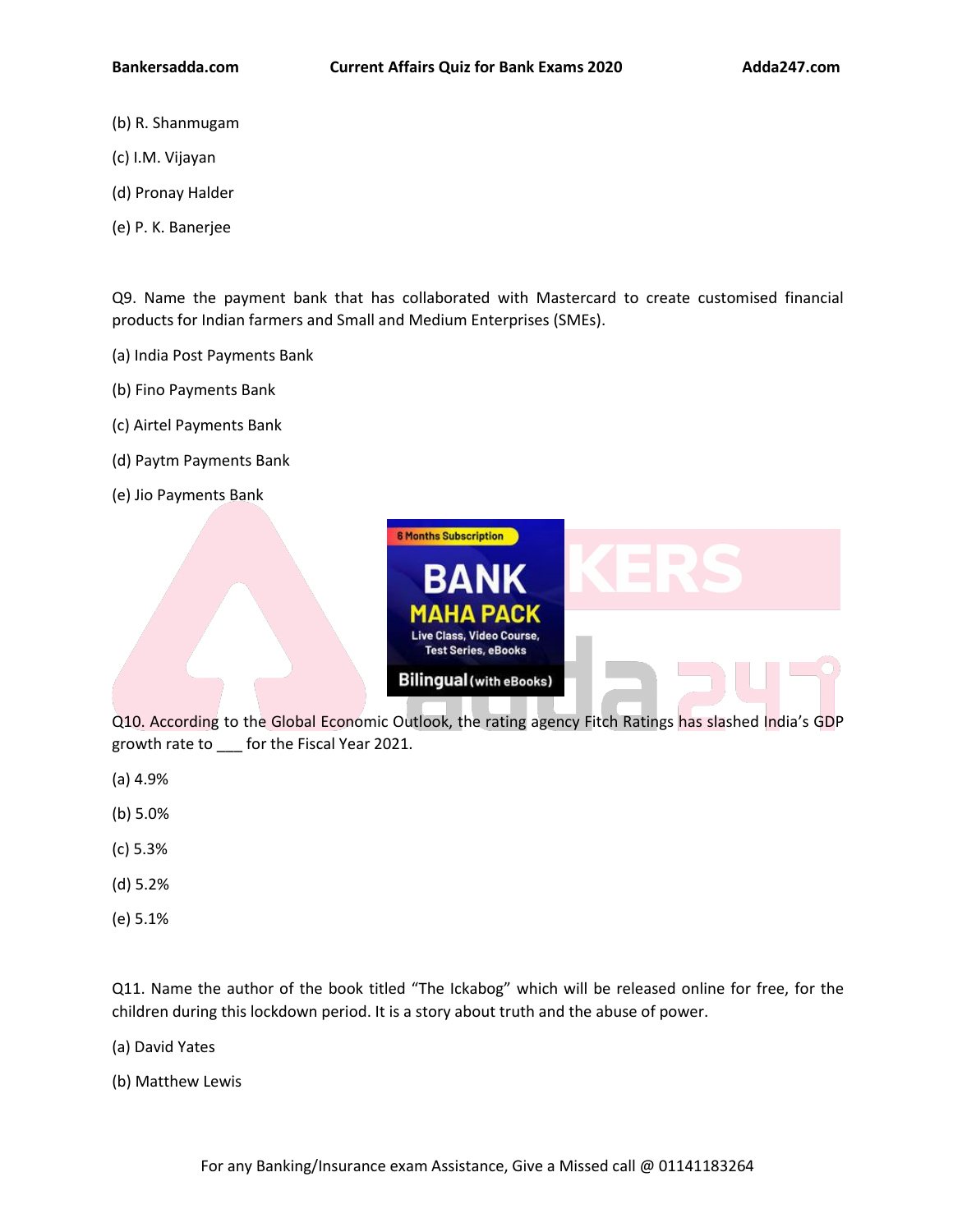- (c) Rick Riordan
- (d) Stephen King
- (e) JK Rowling

Q12. Name the noted Urdu author, humorist and satirist who passed away recently. He was awarded with India's fourth-highest civilian award i.e. the Padma Shri Award in 2007.

- (a) Razaul Jabbar
- (b) Shakeelur Rahman
- (c) Mujtaba Hussain
- (d) Khalid Jawed
- (e) Aghajani Kashmeri

Q13. Name the person who has been [selected](https://www.adda247.com/product-onlineliveclasses/3936/bank-maha-pack-6-months) as the Chairman and MD of the Oriental Insurance Company (OIC) by Banks Board Bureau (BBB).

- (a) N. S. Kannan
- (b) SN Rajeswari
- 
- (c) M R Kumar<br>(d) Vibha Padalkar<br>
(d) Vibha Padalkar (d) Vibha Padalkar
- (e) Mahesh Kumar Sharma

Q14. Name the company which has launched a "WhatsApp chatbot" to address rights issue queries of its 2.6 million shareholders on the offering.(a) Larsen & Toubro Limited

- 
- (b) Tata Consultancy Services
- (c) Infosys Limited
- (d) Reliance Industries Ltd
- (e) Mahindra & Mahindra Limited

Q15. Name the person who has been elected as next Vice President and Chief Risk Officer of the NDB.

(a) Anil Kishora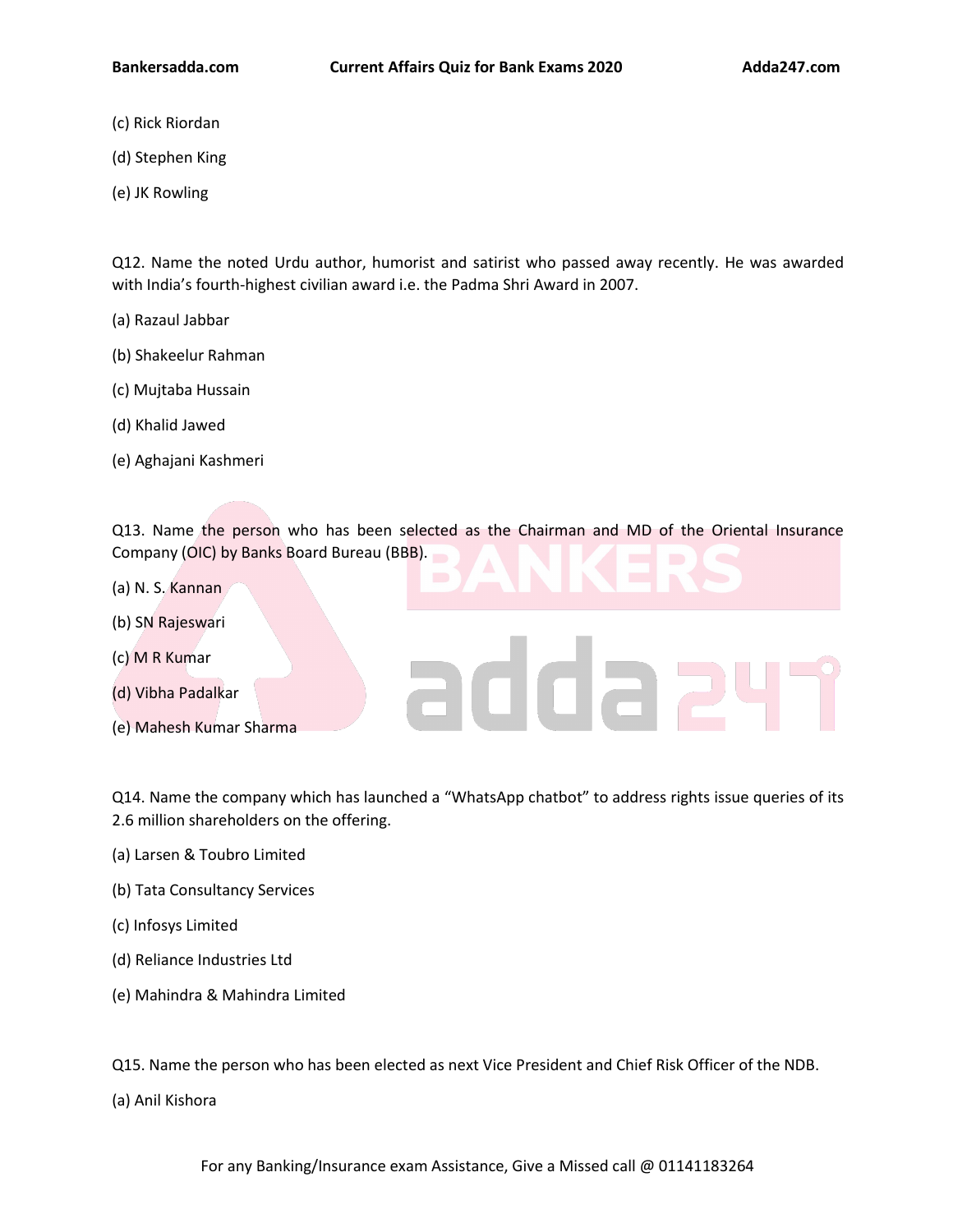- (b) Jagdish Bhagwati
- (c) Kaushik Basu
- (d) Bibek Debroy
- (e) Bimal Jalan

#### **Solutions**

S1. Ans.(d)

Sol. Marcos Troyjo has been elected as next President of New Development Bank (NDB).

#### S2. Ans.(a)

Sol. Tejas Mk-1 FOC aircraft has been i[nducted](https://www.adda247.com/product-onlineliveclasses/3540/sbi-po-ka-maha-pack-online-live-classes-test-series-video-courses-ebooks-in-english-medium) by the Indian Air Force into the recently resurrected No 18 Squadron the "Flying Bullets" at Air Force Station Sulur.

## S3. Ans.(c)

Sol. S&P Global Ratings has slashed India's GDP [growth](https://www.adda247.com/product-onlineliveclasses/3936/bank-maha-pack-6-months) rate to 5% in the Fiscal Year 2021.

#### S4. Ans.(b)

Sol. National Highways Authority of India has been penalised with amount of Rs 7 lakh by the Securities and Exchange Board of India for delay in disclosing half yearly financial results between FY16 and FY19.

S5. Ans.(e)

Sol. Flipkart has signed a MoU with Karnataka State Mango Department and Marketing Corporation, to empower mango farmers to sell their produce online.

S6. Ans.(a)

Sol. An Artificial Intelligence based chatbot "PAi" has been launched by the National Payment Corporation of India to create awareness around NPCI's products such as FASTag, RuPay, UPI, AePS on a real time basis.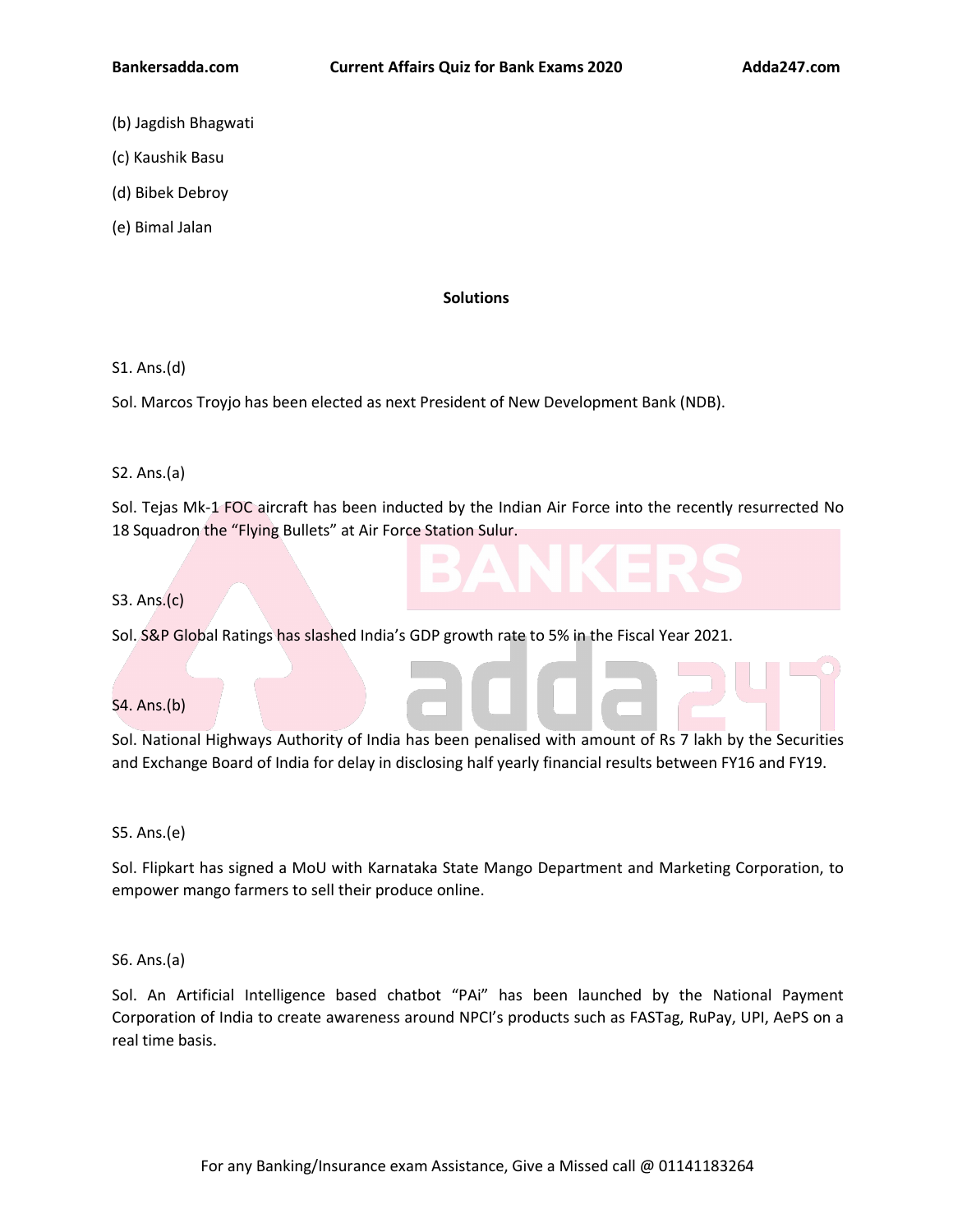S7. Ans.(d)

Sol. IIT Madras along with the University of North Texas and United States Army lab, has developed a magnesium alloy to replace the steel & aluminium in the automobile industry to reduce carbon footprint and increase fuel efficiency.

S8. Ans.(b)

Sol. Former Tamil Nadu footballer and coach R. Shanmugam passed away.

## S9. Ans.(c)

Sol. Airtel Payments Bank has collaborated with Mastercard to create customised financial products for Indian farmers and Small and Medium Enterprises (SMEs).



S11. Ans.(e)

S10. Ans.(b)

Sol. JK Rowling will release her latest book, "The Ickabog", online for free, for the children during this lockdown period. It is a story about truth and the abuse of power.

S12. Ans.(c)

Sol. Noted Urdu author, humorist and satirist Muitaba Hussain passed away. He was awarded with India's fourth-highest civilian award i.e. the Padma Shri Award in 2007.

# S13. Ans.(b)

Sol. SN Rajeswari has been selected as the Chairman and MD of the Oriental Insurance Company (OIC) by Banks Board Bureau (BBB).